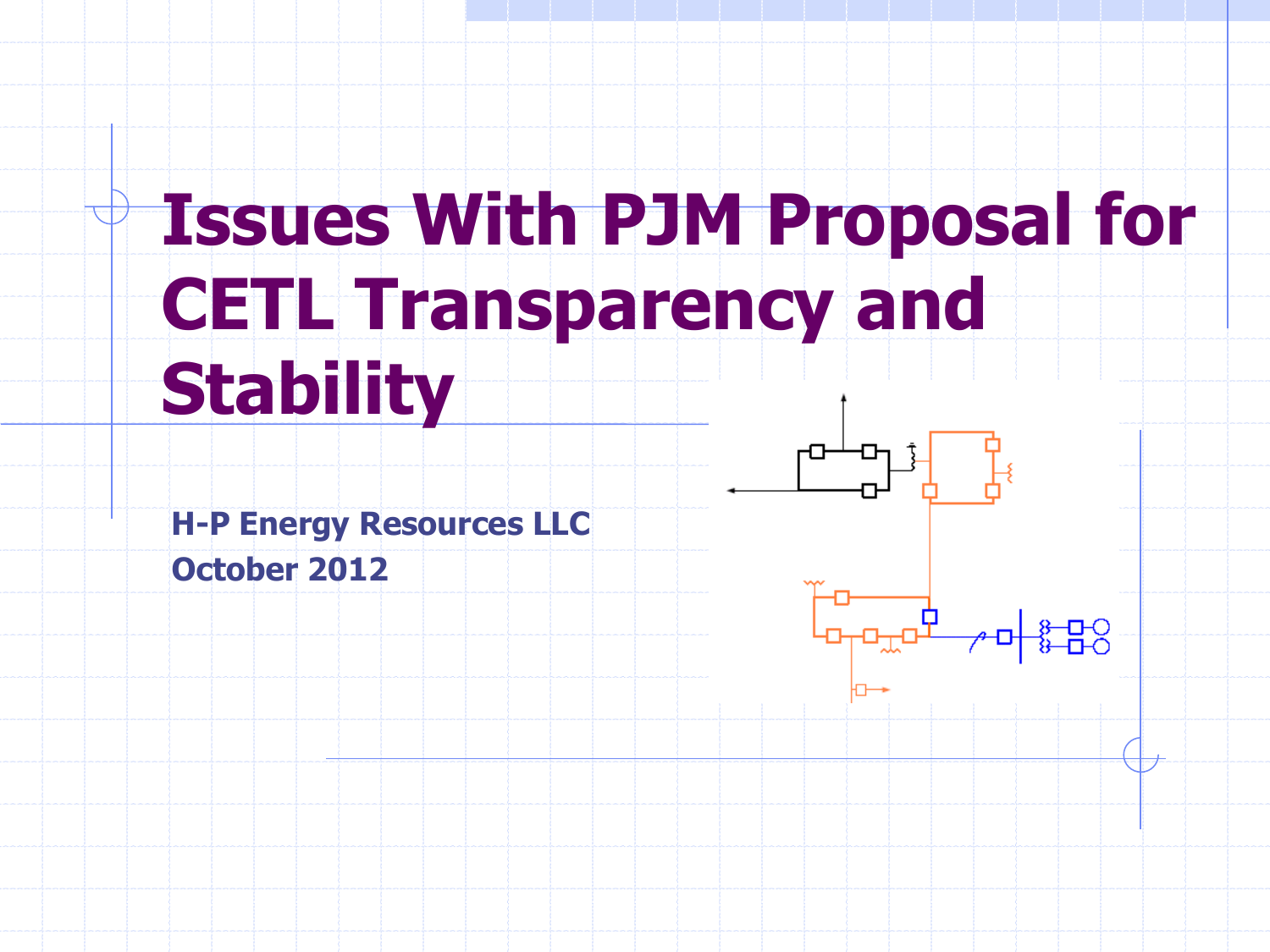### Stakeholders and Brattle Group Report

- ◆ Stakeholders have raised concerns with CETL transparency and stability.
- Two Brattle recommendations for CETL transparency:
	- Provide 4, 5 and 10 year CETL outlooks.
	- **Make CETL models available.**
- Three Brattle recommendations for CETL stability:
	- **I** Identify successive CETL limiting elements with their CETL impacts.
	- Facilitate cost-effective transmission upgrades.
	- **Deadband" for changing RTEP project status.**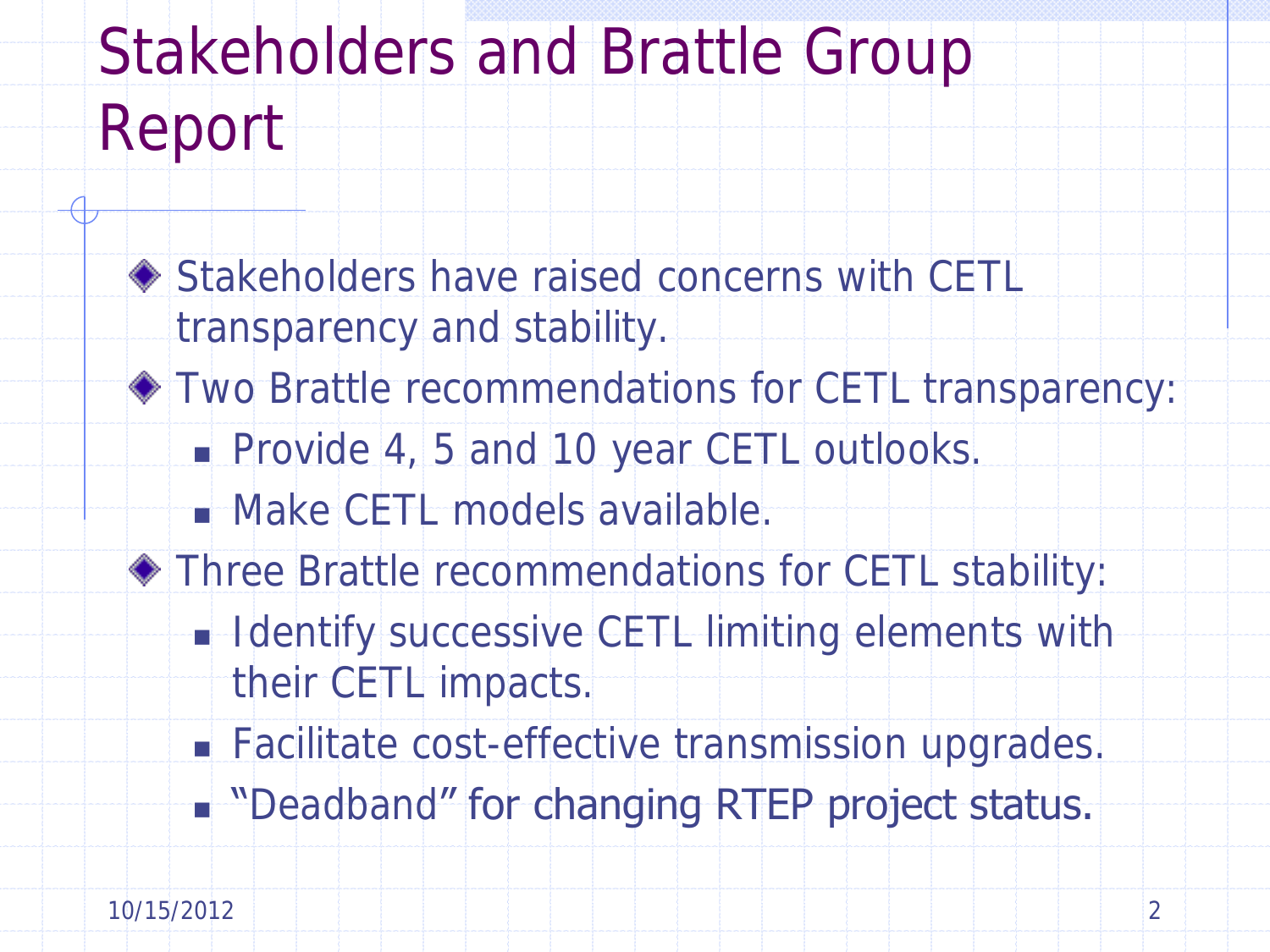## PJM Proposal: Eliminate Objective CETL

- Address CETL transparency by replacing objective CETL results with LDA import limits set by PJM's subjective judgment ("qualitative assessment")
	- Proposal eliminates transparency.
- ◆ Address CETL stability by freezing LDA import limits until PJM finds "a continuing, fundamental change in transmission and/or capacity supply circumstances."
	- **Proposal would keep using inherently obsolete** limit imports in order to solve stability concerns.
	- **Proposal eliminates transparency.**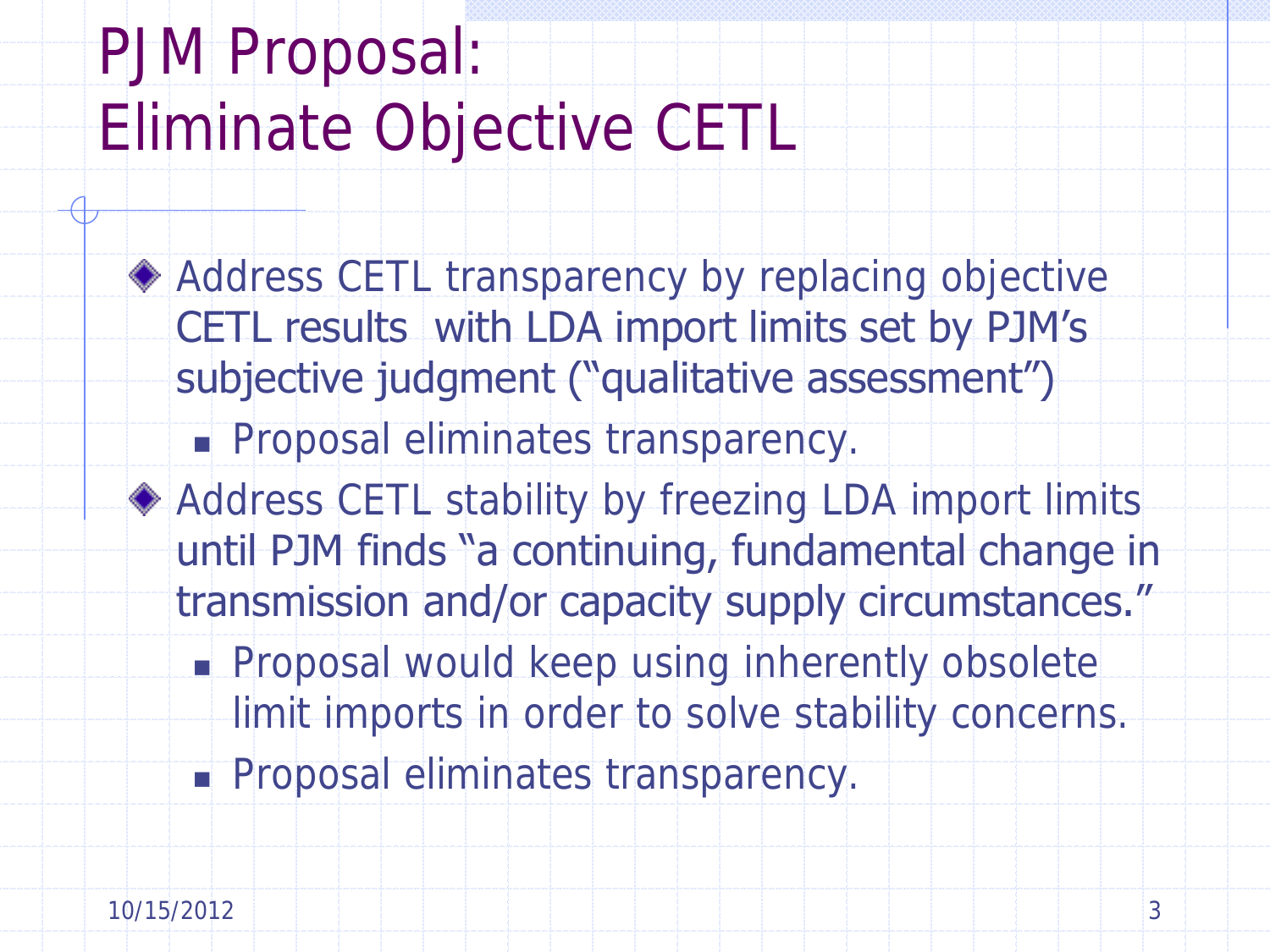- **Threshold questions as to what is being proposed and how the proposal would have changed the results of past RPM auctions if it had been in effect.**
	- How, for example, would PJM have changed the LDA import limits in the last BRA?
	- When would PJM have retained or changed import limits in past BRAs?
- **Proposal is inconsistent with PJM's** guidance to the Commission on the legitimacy of CETL, and Commission orders accepting this PJM guidance.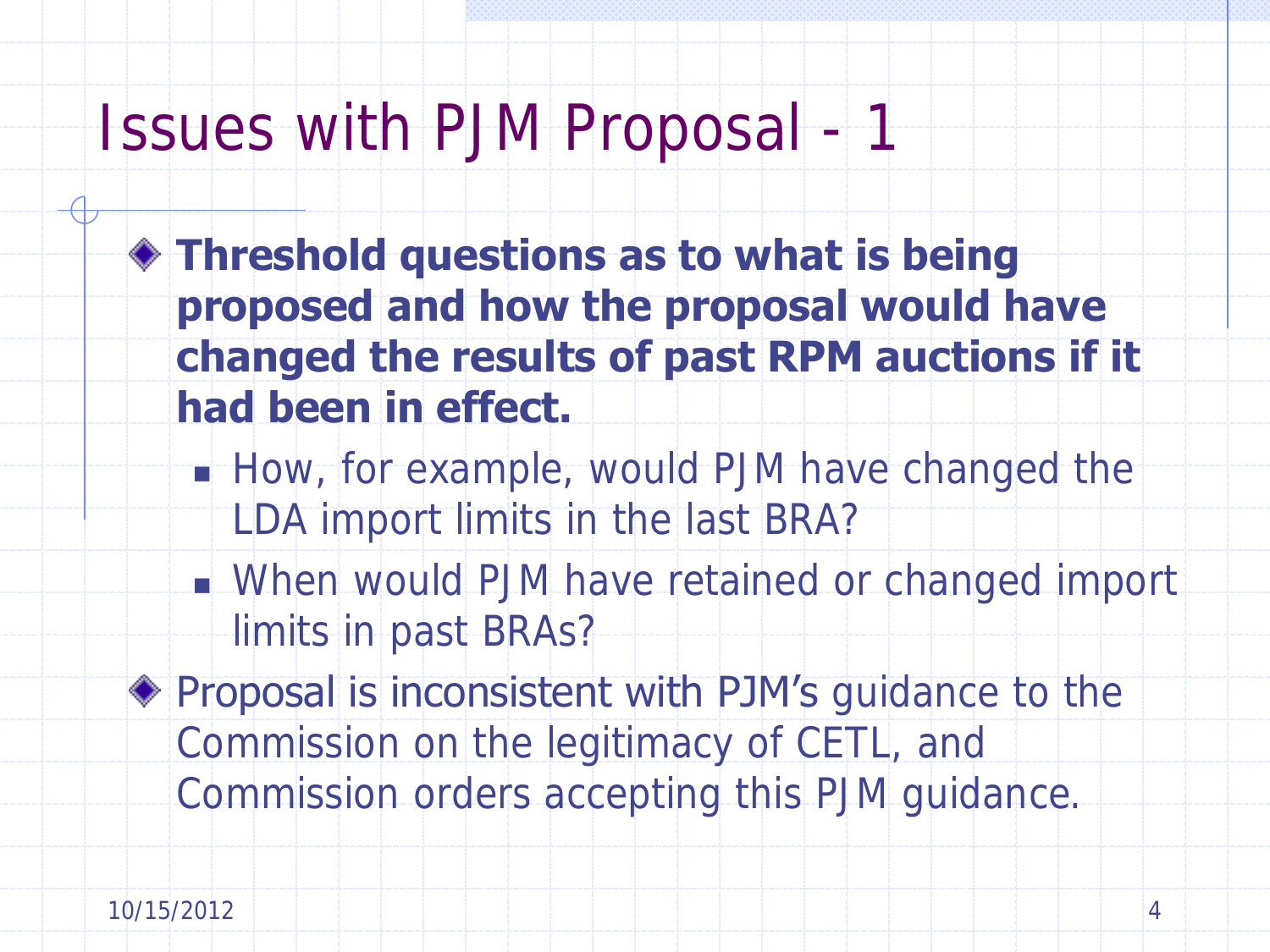- **Subjective shaping of import limits will impact capacity prices - LDA import limit below or above CETL would cause either: (1) excessive RPM costs to consumers, or (2) inadequate revenues to RPM resources.**
- **Example:** 
	- Reducing MAAC import limit by 1,000 MW in 2013-
		- 14 BRA would have cost consumers \$573 million.
	- Increasing MAAC import limit by 1,000 MW in  $2013-14$  BRA would have cost resources  $-$  \$671 million.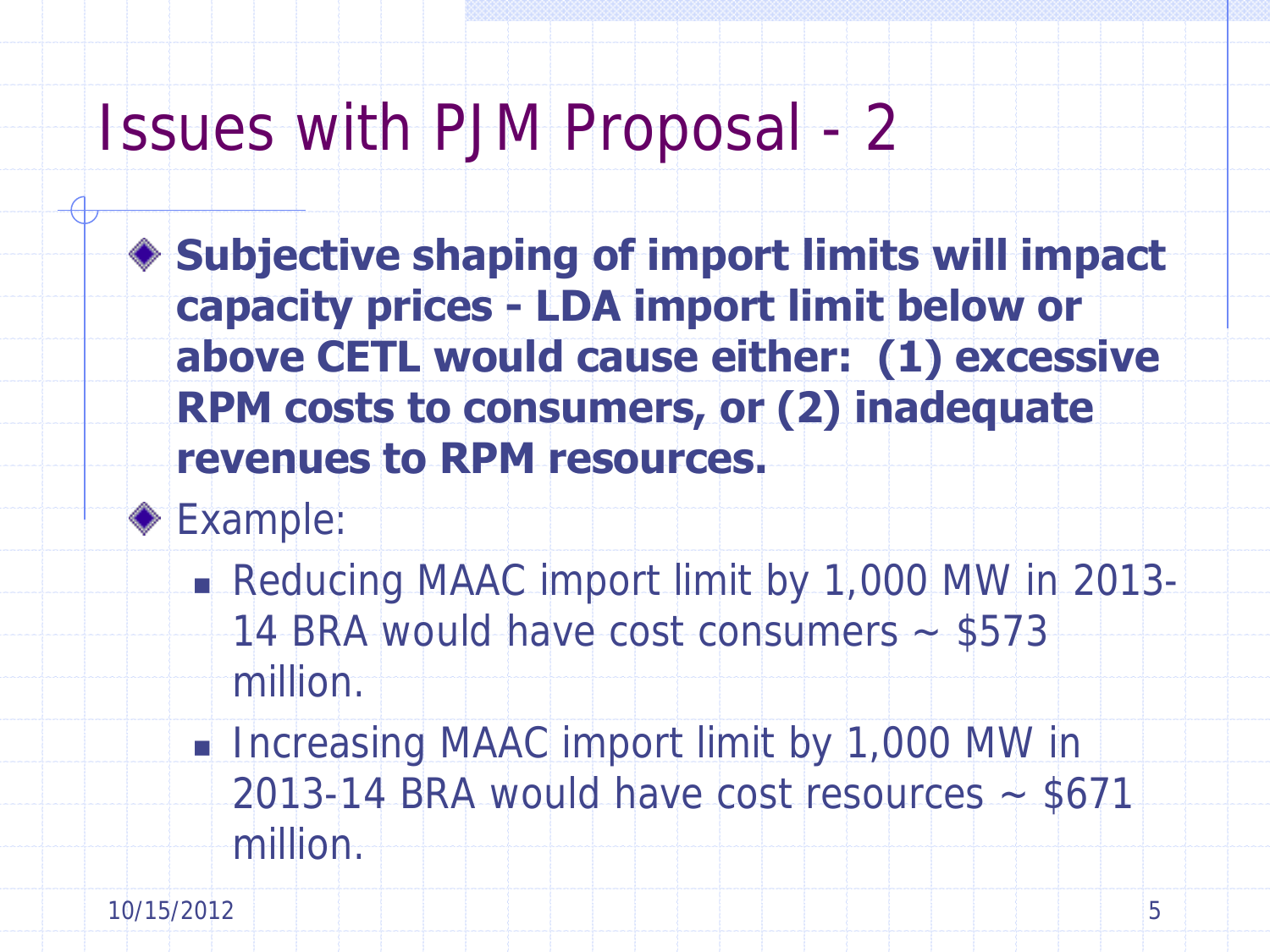- **Whenever PJM sets (or maintains) an LDA import limit above the CETL for a given RPM auction what happens?**
	- **I** Ignoring the difference means internal LDA resources plus CETL are inadequate under RPM construct and possibly 1-in-10 reliability standard.
	- Ordering upgrades raises questions: (1) what transmission upgrades would be ordered (supplanting RPM resources that otherwise would have cleared)?; (2) when would they be ordered?; (3) when might they be cancelled?; and (4) who pays for them?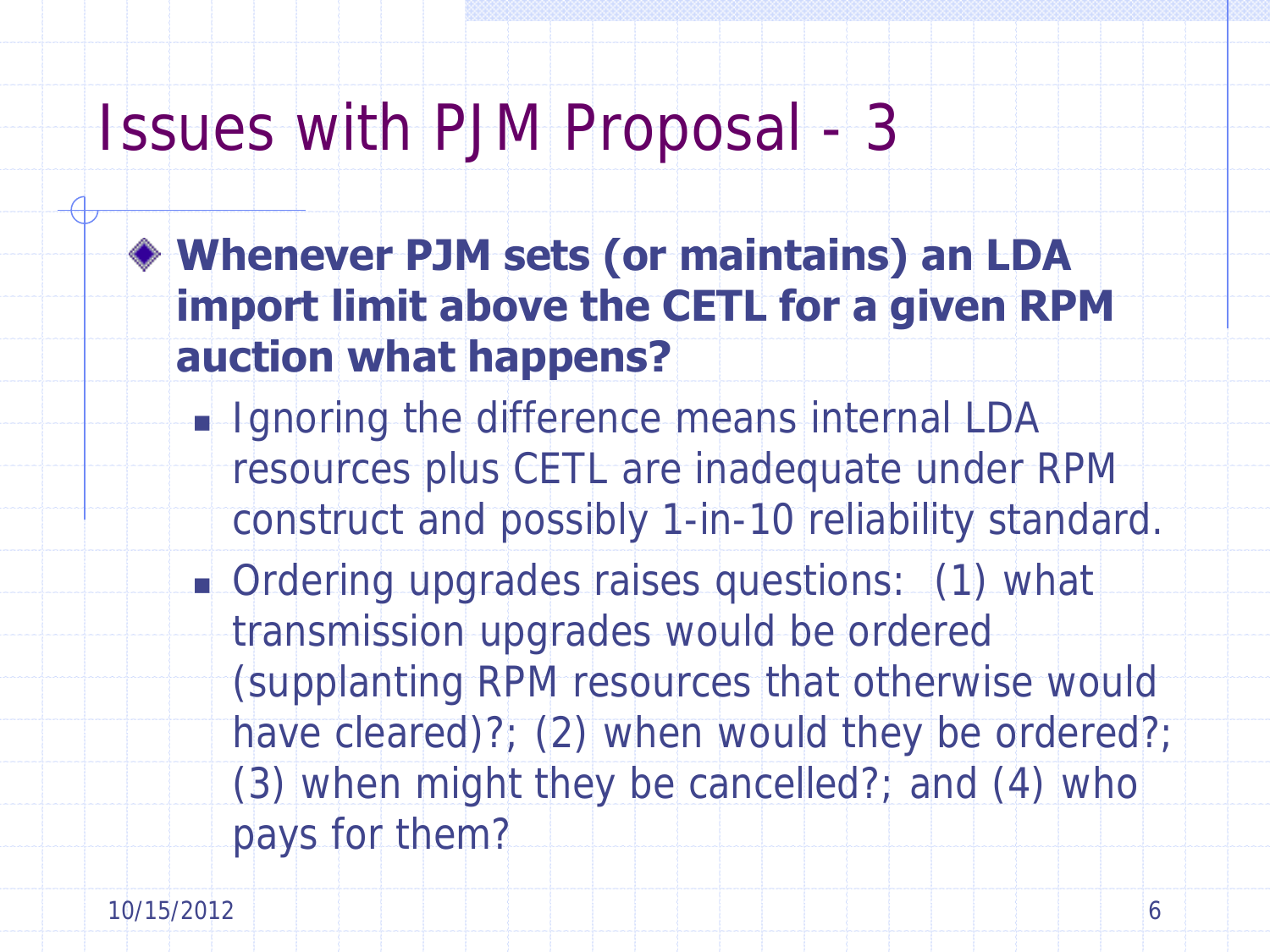- **The Proposal is the diametric opposite of the Brattle Report recommendation for increased transparency – instead, transparency is eliminated.**
- ◆ Gives PJM the inappropriate role of determining LDA import limits based on its view of "capacity supply circumstances."
- ◆ Breaks the critical linkage between RPM and RTEP contrary to PJM's past support of such linkage.
- Allows PJM to make subjective, non-transparent, unilateral rate decisions in violation of the Federal Power Act.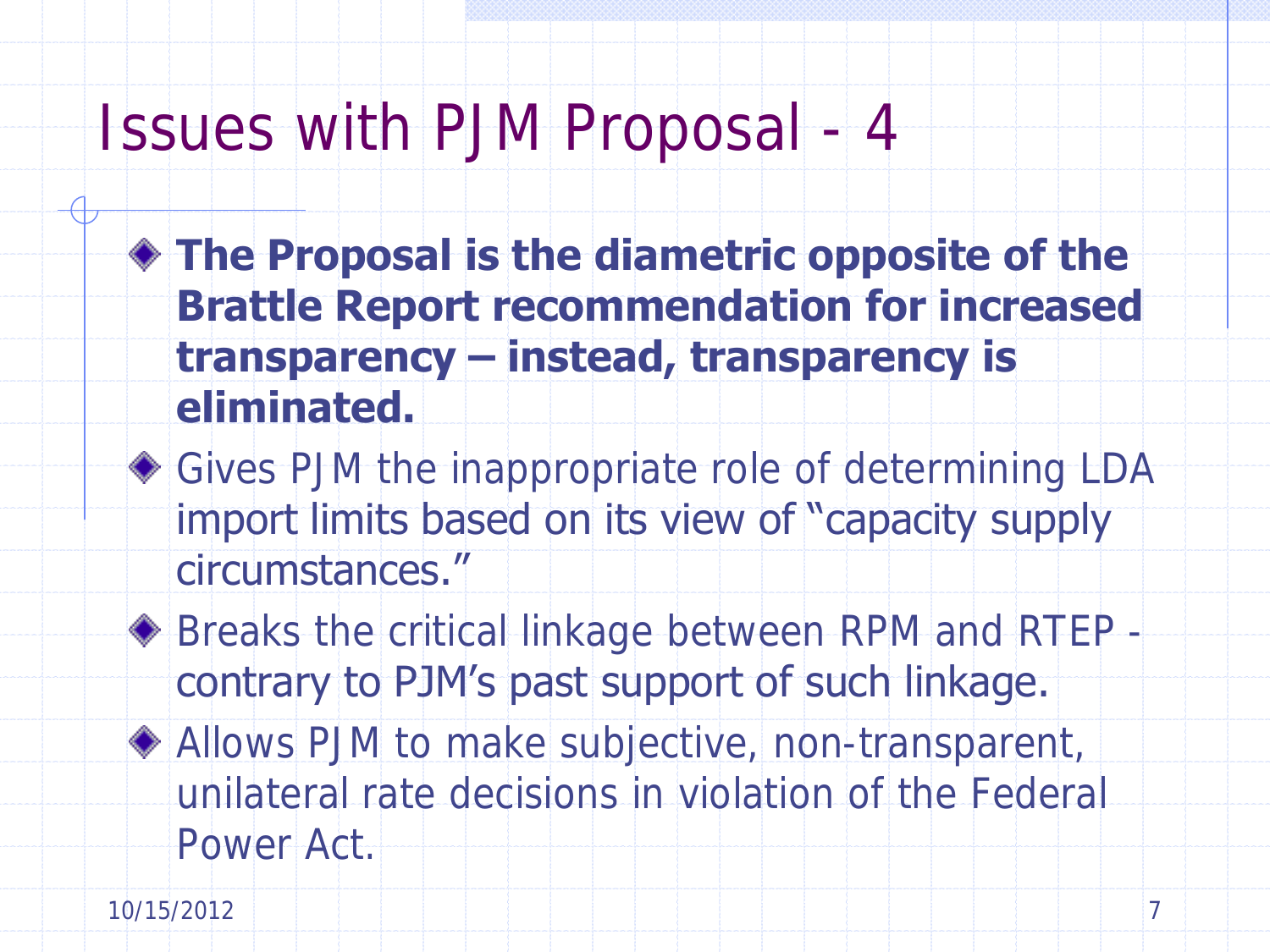- ◆ Invites extensive litigation of every RPM auction through challenges to PJM's subjective judgments.
- Undermines the goal of incenting locational-based resources – PJM's future subjective judgments cannot support resource investment.
- ◆ Ensures unjust and unreasonable rates by using inherently obsolete LDA import limits.
	- Dozens of "new key transmission upgrades" for every BRA would now be ignored.
- Effectively eliminates the ability of merchant transmission to compete in RPM, contrary to PJM representations and Commission precedent.

10/15/2012 8